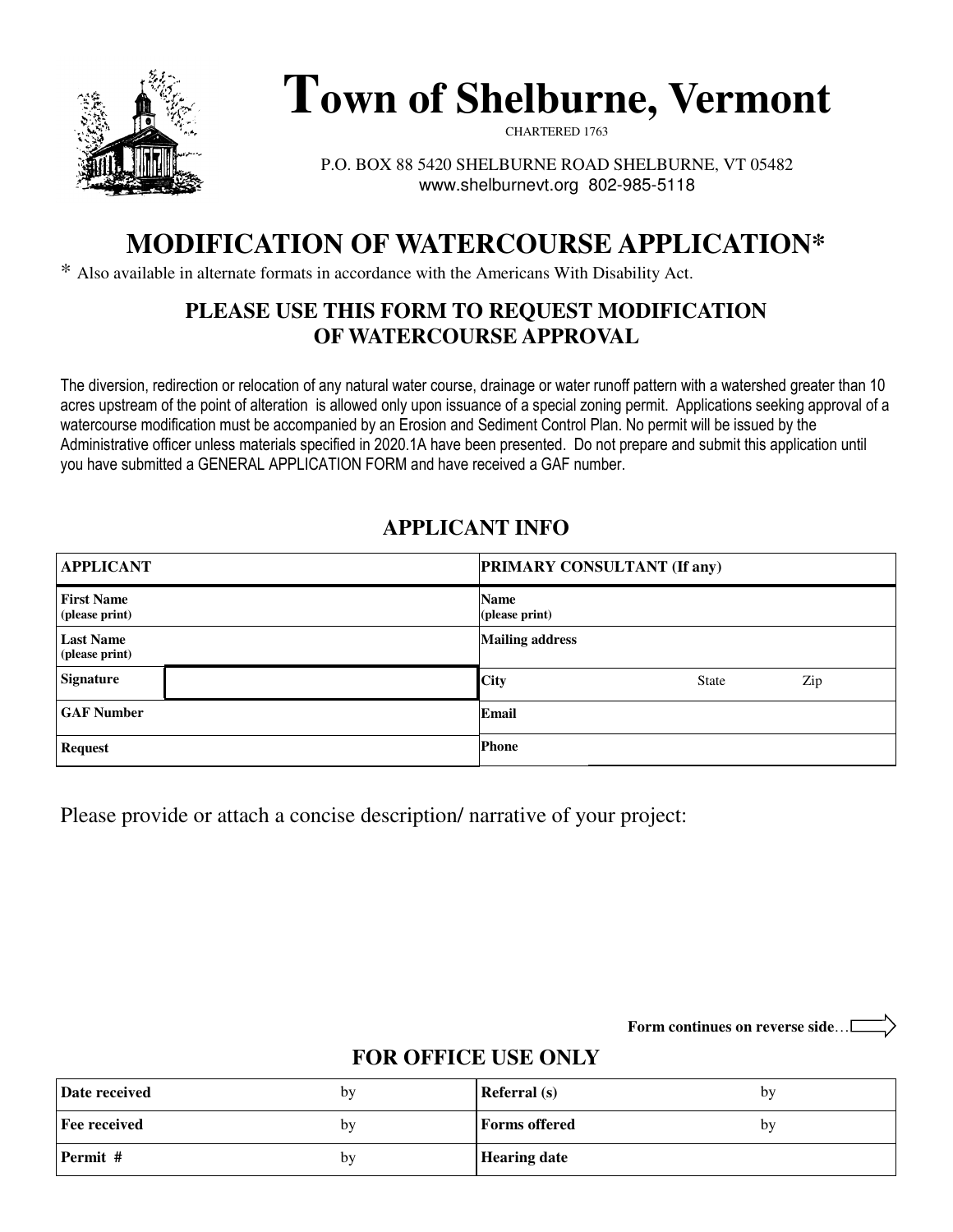## **MODIFICATION OF WATERCOURSE APPLICATION**

#### **PROJECT INFO**

| Will project divert, redirect or relocate any<br>natural water course, drainage or water runoff<br>pattern with a watershed greater than 10 acres<br>upstream of the point of alteration? |                                                                                  |  |
|-------------------------------------------------------------------------------------------------------------------------------------------------------------------------------------------|----------------------------------------------------------------------------------|--|
| Date of Erosion Control Plan                                                                                                                                                              | Date of Watershed analysis                                                       |  |
| Was application prepared by Certified<br><b>Erosion Control Professional?</b>                                                                                                             | Did applicant discuss project w/                                                 |  |
| Did you provide copy of application to VT<br><b>Stream Alteration Engineer?</b>                                                                                                           | Did you provide copy of application to VT<br>Flood Insurance Program Coordinator |  |
| Did you provide copy of application to Army<br>Corps of Engineers?                                                                                                                        | Did you provide copy of application to<br>adjacent downstream communities?       |  |

#### **CONFORMANCE WITH REVIEW CRITERIA**

Applications for watercourse alteration approval must meet several criteria contained in the zoning bylaw. The review process will tend to function more smoothly when you provide thorough responses to the following items.

Describe or summarize and attach any evidence indicating the application is substantially responsive to comments by the Stream Alteration Engineer and National Flood Insurance Program (NFIP) Coordinator at the Vermont Agency of Natural Resources.

Describe or summarize and attach any evidence indicating the application will not adversely affect public safety by increasing flood frequency or severity and/or fluvial erosion hazards;

Describe or summarize and attach any evidence indicating the application will not significantly damage fish or wildlife by causing direct harm to threatened or endangered fish or wildlife populations and/or permanent loss of necessary fish or wildlife habitat;

**Form continues** …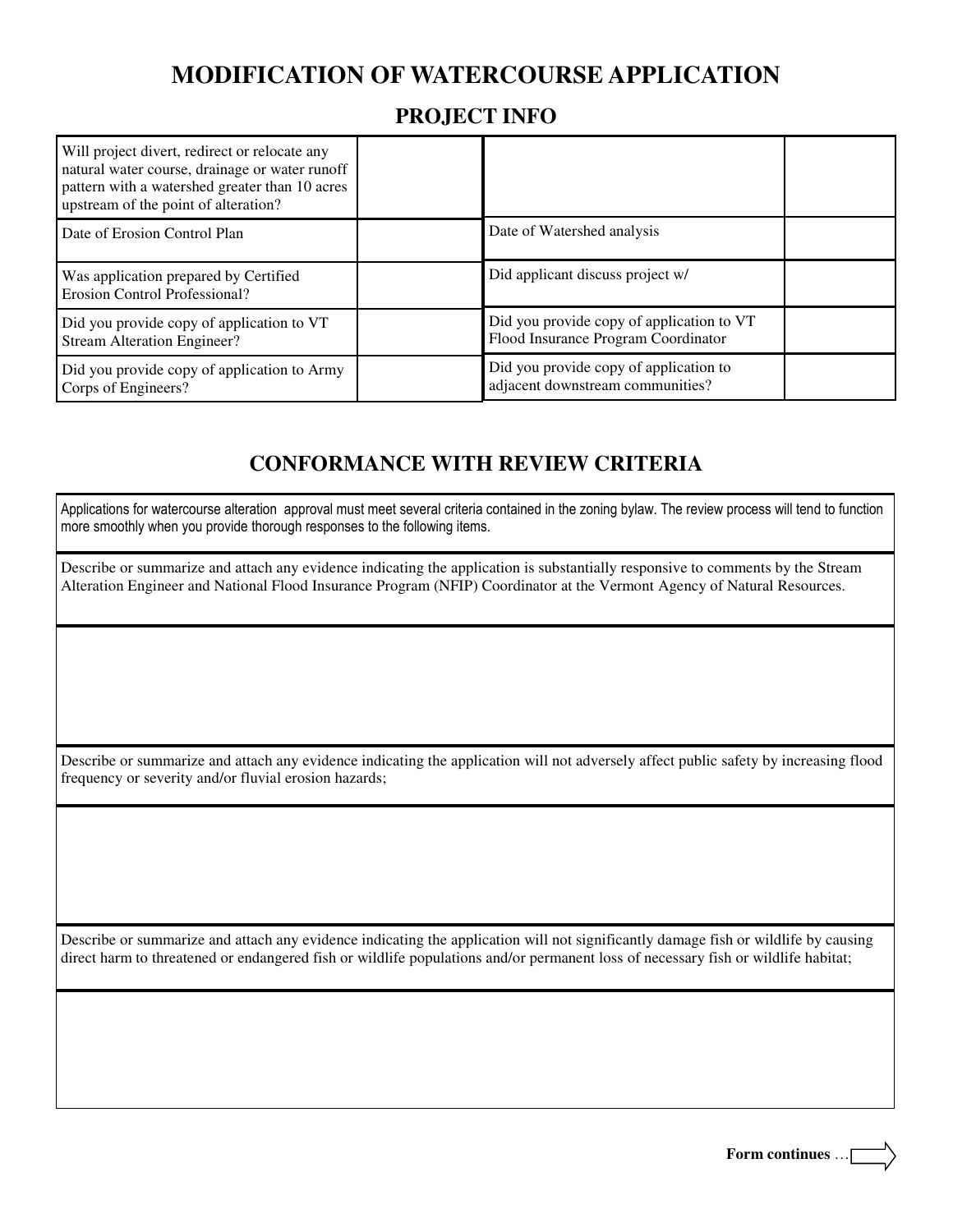# **MODIFICATION OF WATERCOURSE APPLICATION CONFORMANCE WITH REVIEW CRITERIA (CONTINUED)**

Applications to for site plan approval must meet several criteria contained in the zoning bylaw. The review process will tend to function more smoothly when you provide thorough responses to the following items.

Describe or summarize and attach any evidence indicating the application will not significantly damage the rights of riparian owners through erosion, accretion, flow, or similar changes;

Describe or summarize and attach any evidence indicating the application will not decrease the watercourse's water carrying capacity or increase the rate of flow downstream of the modified watercourse, such that the peak flow rate after alteration shall not exceed the pre-alteration rate for the two year and twenty five year, 24-hour storm events .

Describe or summarize and attach any evidence indicating the application will not allow for the establishment of invasive non-native plant species by proposing that bare soils will be seeded and mulched after disturbance and native woody plants are added in quantities that compete against non-native plants.

Statement describing how alternatives to modifying the watercourse were considered and rejected in favor of watercourse modification.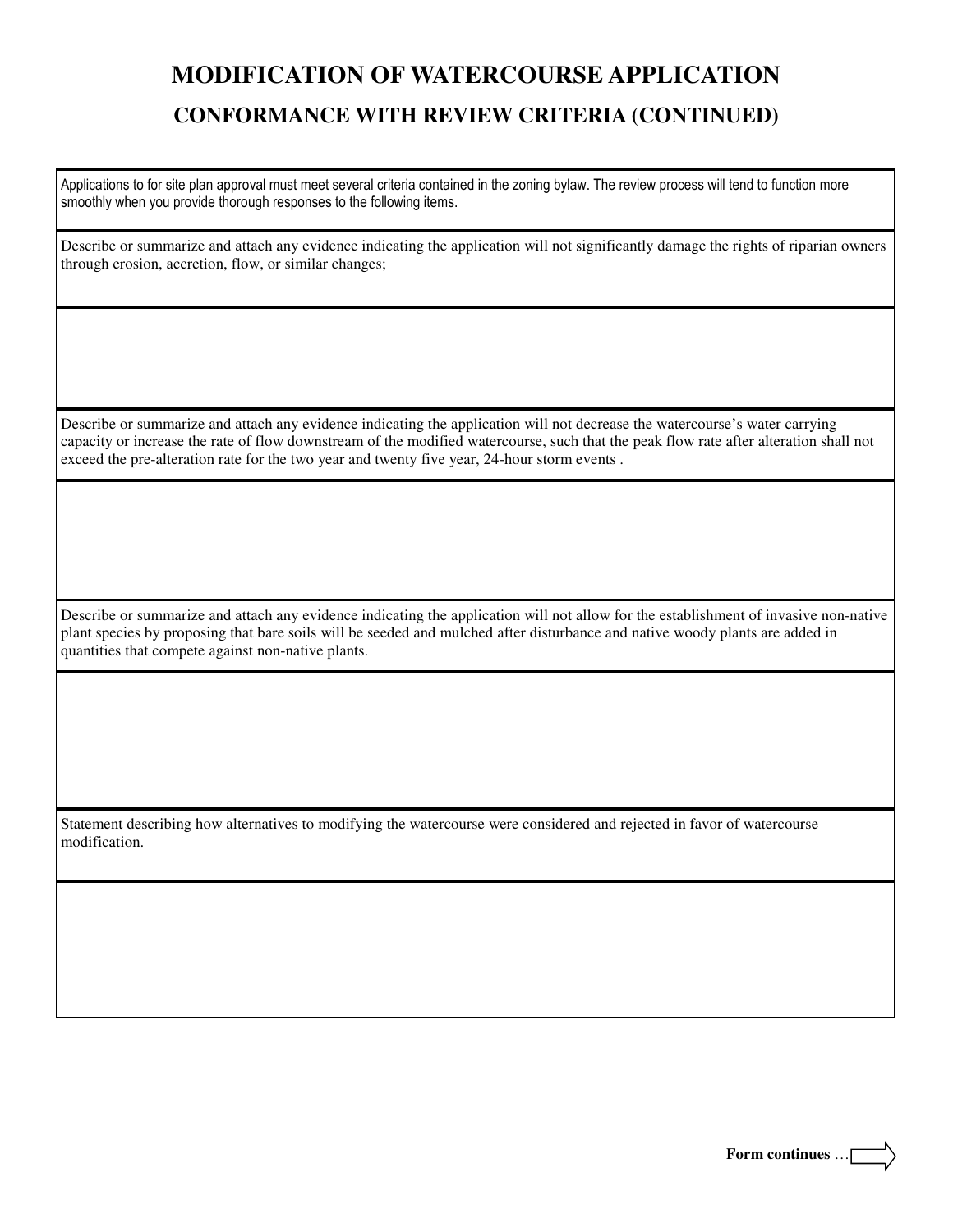# MODIFICATION OF WATERCOURSE APPLICATION

#### NAMES AND ADDRESSES OF ADJOINING PROPERTY OWNERS

A list of list of current adjoining and cross-street property owners " must be submitted in conjunction with this application, along with a set of stamped and addressed envelopes including one for each adjoining and cross-street property.

| Adjoiner 1 | Adjoiner 5 |      |
|------------|------------|------|
|            |            |      |
|            |            |      |
|            |            |      |
|            |            |      |
| Adjoiner 2 | Adjoiner 6 |      |
|            |            | Name |
|            |            |      |
|            |            |      |
|            |            |      |
| Adjoiner 3 | Adjoiner 7 |      |
|            |            |      |
|            |            |      |
|            |            |      |
|            |            |      |
| Adjoiner 4 | Adjoiner 8 |      |
| Name       | Name       |      |
|            |            |      |
|            |            |      |
|            |            |      |

Use additional copies of this form as required ...